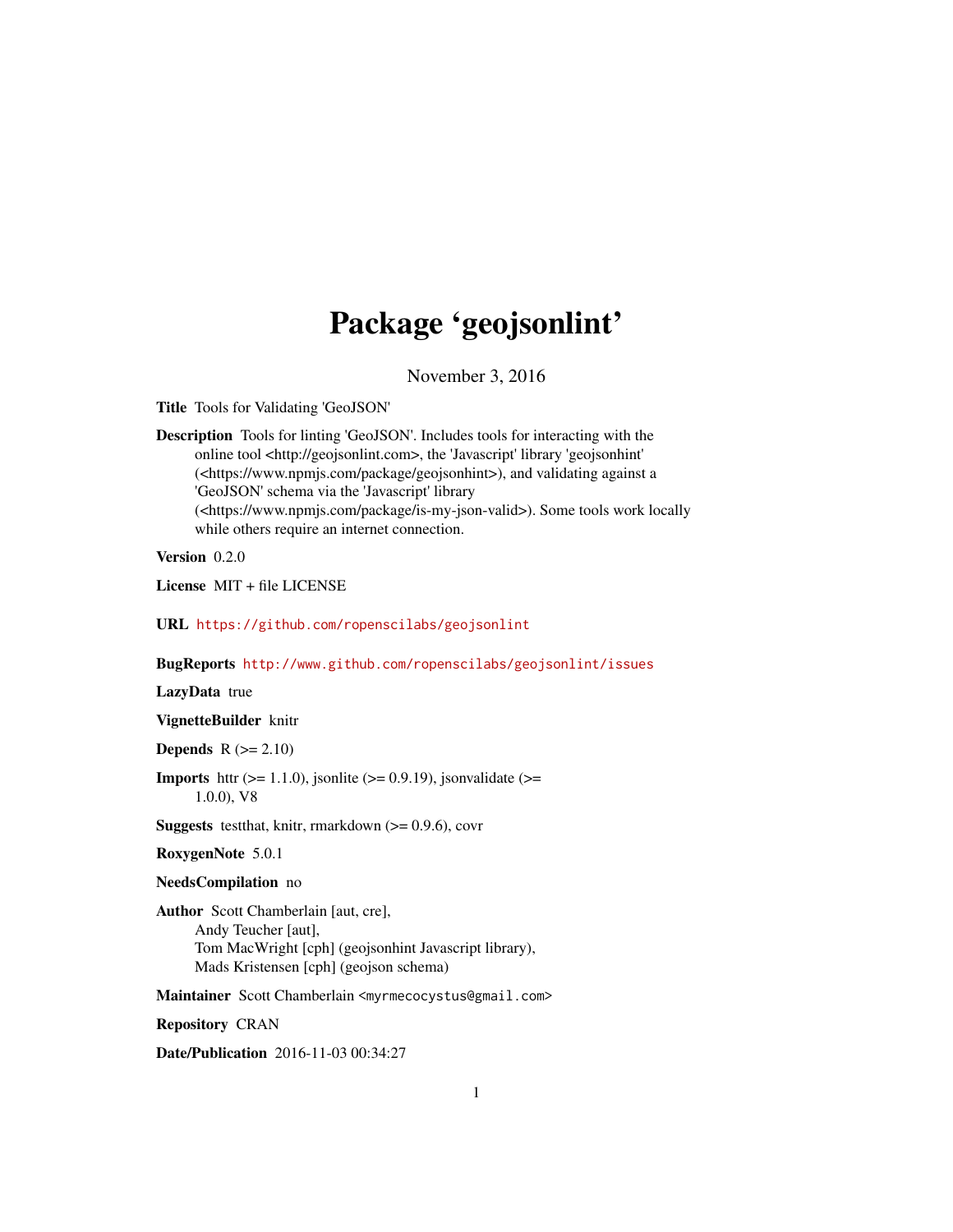# <span id="page-1-0"></span>R topics documented:

geojsonlint-package GeoJSON Linting

# Description

# GeoJSON Linting

# Package API

- [geojson\\_hint](#page-2-1) Checks validity of geojson using the Javascript library geojsonhint
- [geojson\\_lint](#page-4-1) Checks validity of geojson using the web service at [http://geojsonlint.](http://geojsonlint.com) [com](http://geojsonlint.com)
- [geojson\\_validate](#page-5-1) Checks validity of geojson using a GeoJSON schema and the Javascript library is-my-json-valid

#### Author(s)

Scott Chamberlain <myrmecocystus@gmail.com>

Andy Teucher <andy.teucher@gmail.com>

as.location *Convert a path or URL to a location object.*

# Description

Convert a path or URL to a location object.

# Usage

as.location(x, ...)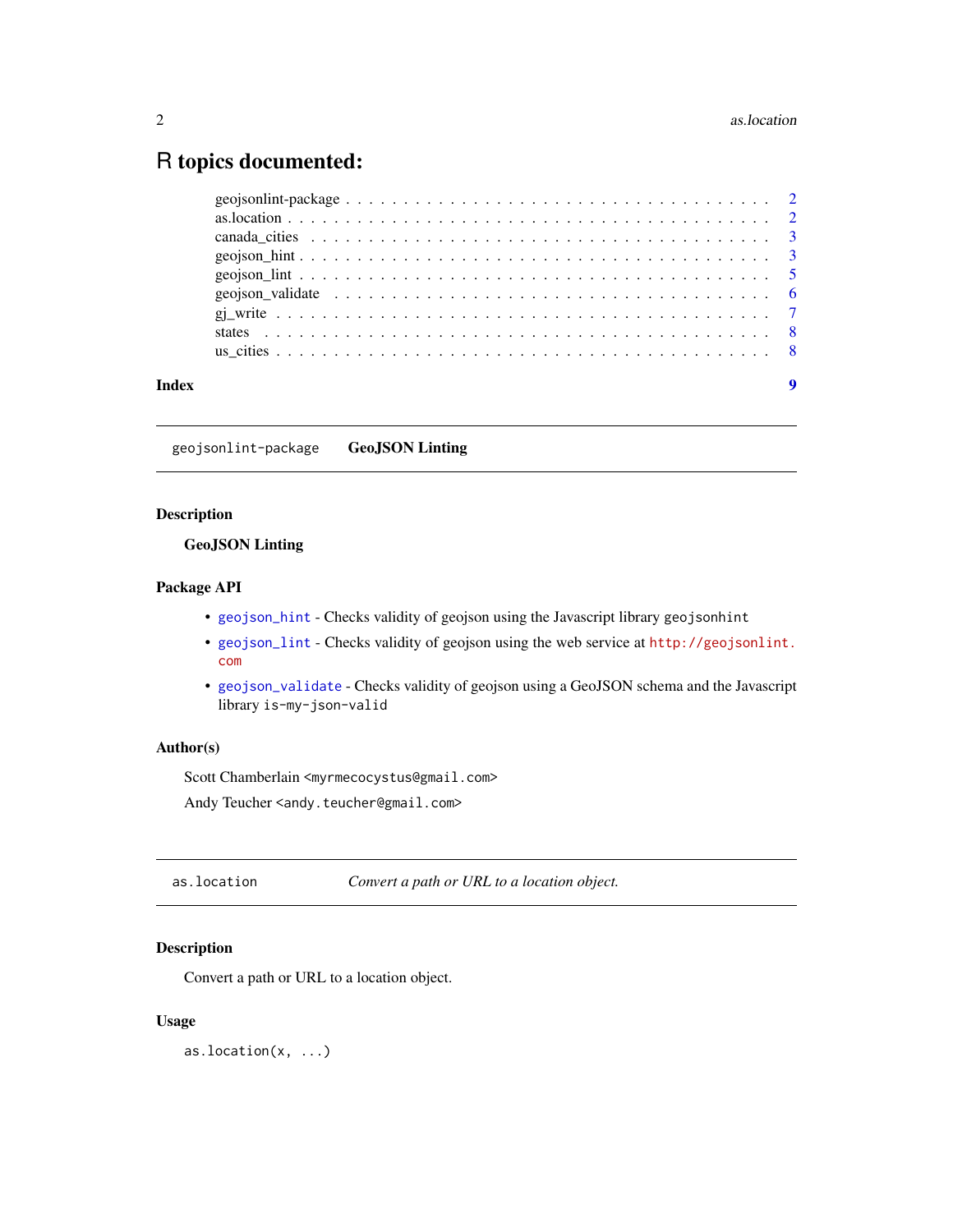# <span id="page-2-0"></span>canada\_cities 3

#### **Arguments**

| х | Input.   |
|---|----------|
| . | Ignored. |

### Examples

```
## Not run:
# A file
file <- system.file("examples", "zillow_or.geojson", package = "geojsonlint")
as.location(file)
```
# A URL

url <- "https://raw.githubusercontent.com/glynnbird/usstatesgeojson/master/california.geojson" as.location(url)

## End(Not run)

canada\_cities *This is the same data set from the maps library, named differently*

#### Description

This database is of Canadian cities of population greater than about 1,000. Also included are province capitals of any population size.

#### Format

A list with 6 components, namely "name", "country.etc", "pop", "lat", "long", and "capital", containing the city name, the province abbreviation, approximate population (as at January 2006), latitude, longitude and capital status indication (0 for non-capital, 1 for capital, 2 for provincial

<span id="page-2-1"></span>geojson\_hint *Validate GeoJSON using geojsonhint Javascript library*

# Description

Validate GeoJSON using geojsonhint Javascript library

# Usage

```
geojson_hint(x, verbose = FALSE, error = FALSE)
```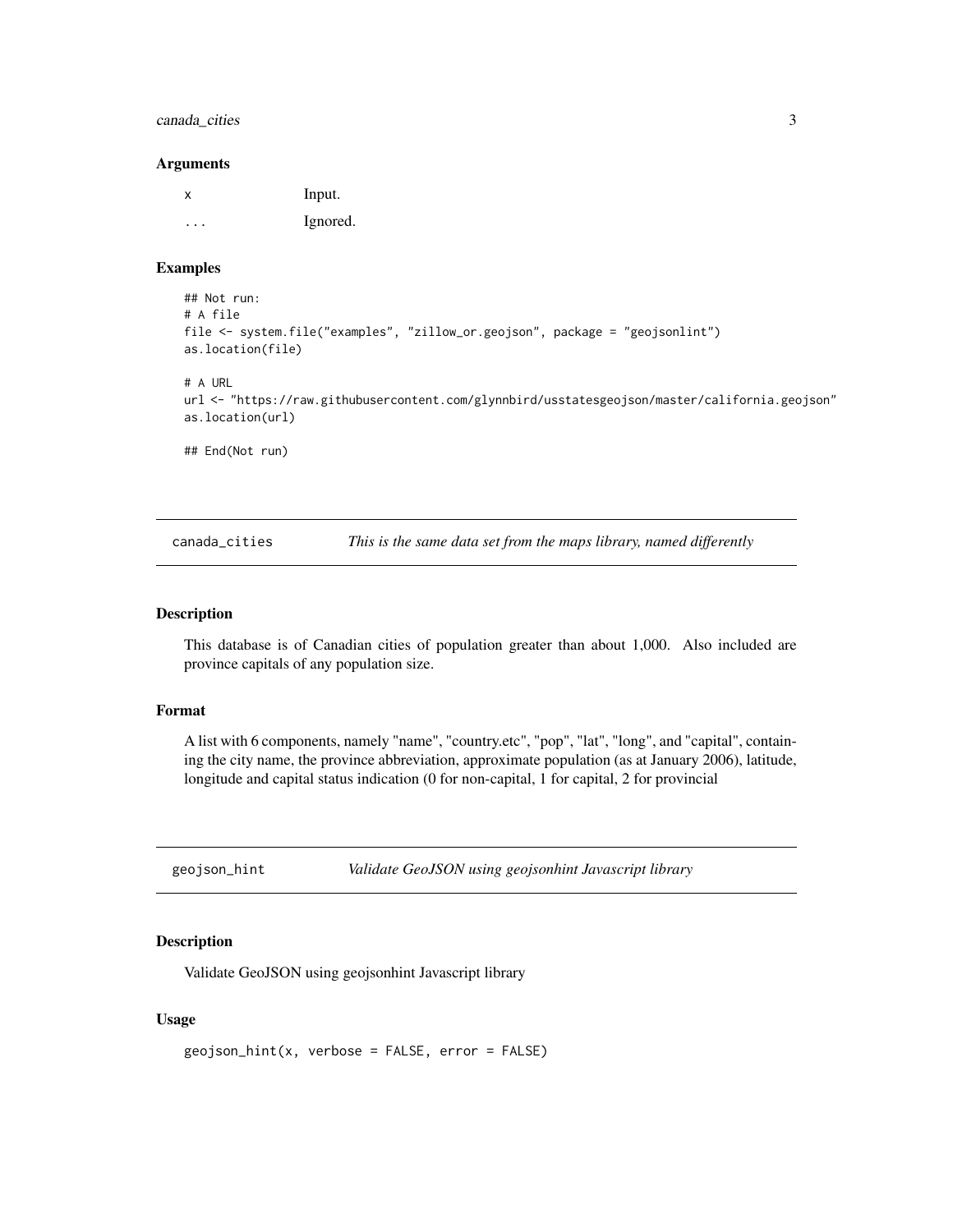#### **Arguments**

| $\boldsymbol{\mathsf{x}}$ | Input, a geojson character string, ison object, or file or url pointing to one of the<br>former                                                        |
|---------------------------|--------------------------------------------------------------------------------------------------------------------------------------------------------|
| verbose                   | (logical) When geojson is invalid, return reason why (TRUE) or don't return rea-<br>son (FALSE). Default: FALSE                                        |
| error                     | (logical) Throw an error on parse failure? If TRUE, then function returns TRUE<br>on success, and stop with the error message on error. Default: FALSE |

# Details

Uses the Javascript library <https://www.npmjs.com/package/geojsonhint> via the V8 package

#### Value

TRUE or FALSE. If verbose=TRUE an attribute of name errors is added with error information

#### Examples

```
geojson_hint('{"type": "FooBar"}')
geojson_hint('{ "type": "FeatureCollection" }')
geojson_hint(
  '{"type":"Point","geometry":{"type":"Point","coordinates":[-80,40]},"properties":{}}'
\lambda# A file
file <- system.file("examples", "zillow_or.geojson", package = "geojsonlint")
geojson_hint(as.location(file))
# A URL
url <- "https://raw.githubusercontent.com/glynnbird/usstatesgeojson/master/california.geojson"
geojson_hint(as.location(url))
# from json (jsonlite class)
x <- jsonlite::minify('{ "type": "FeatureCollection" }')
class(x)
geojson_hint(x)
# toggle whether reason for validation failure is given back
geojson_hint('{ "type": "FeatureCollection" }')
geojson_hint('{ "type": "FeatureCollection" }', verbose = TRUE)
# toggle whether to stop with error message
geojson_hint('{ "type": "FeatureCollection" }')
geojson_hint('{ "type": "FeatureCollection" }', verbose = TRUE)
if (interactive()) {
  geojson_hint('{ "type": "FeatureCollection" }', error = TRUE)
}
```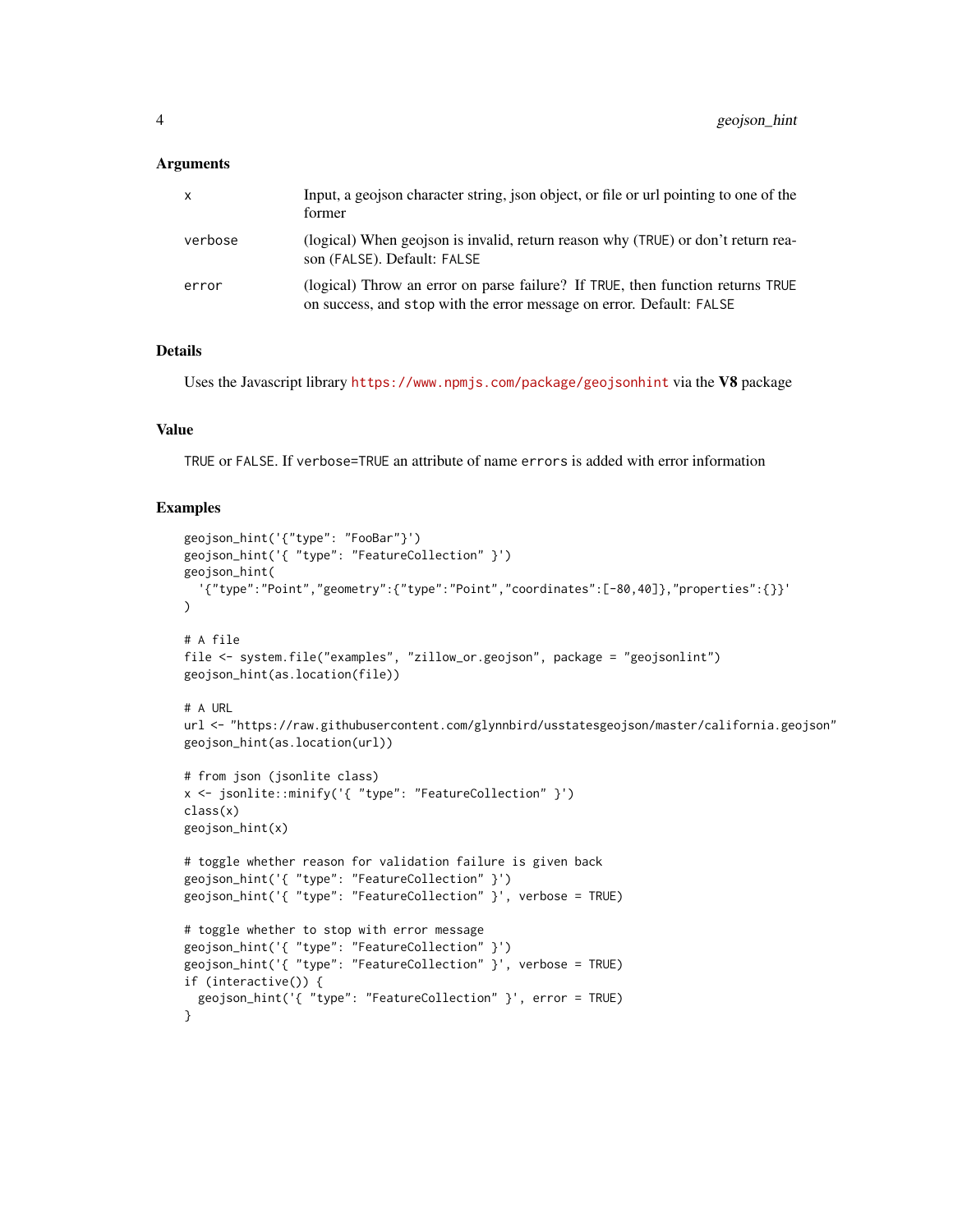<span id="page-4-1"></span><span id="page-4-0"></span>

#### Description

Validate GeoJSON using geojsonlint.com web service

#### Usage

```
geojson_lint(x, verbose = FALSE, error = FALSE, ...)
```
# Arguments

| $\mathsf{x}$ | Input, a geojson character string, json object, or file or url pointing to one of the<br>former                                                        |
|--------------|--------------------------------------------------------------------------------------------------------------------------------------------------------|
| verbose      | (logical) When geojson is invalid, return reason why (TRUE) or don't return rea-<br>son (FALSE). Default: FALSE                                        |
| error        | (logical) Throw an error on parse failure? If TRUE, then function returns TRUE<br>on success, and stop with the error message on error. Default: FALSE |
| $\cdot$      | curl options passed on to GET or POST                                                                                                                  |

#### Details

Uses the web service at <http://geojsonlint.com>

#### Value

TRUE or FALSE. If verbose=TRUE an attribute of name errors is added with error information

# Examples

```
## Not run:
# From a json character string
geojson_lint(x = '{"type": "Point", "coordinates": [-100, 80]}') # good
geojson_lint(x = '{"type": "Rhombus", "coordinates": [[1, 2], [3, 4], [5, 6]]}') # bad
# A file
file <- system.file("examples", "zillow_or.geojson", package = "geojsonlint")
geojson_lint(x = as.location(file))
# A URL
url <- "https://raw.githubusercontent.com/glynnbird/usstatesgeojson/master/california.geojson"
geojson_lint(as.location(url))
# toggle whether reason for validation failure is given back
geojson_lint('{ "type": "FeatureCollection" }')
geojson_lint('{ "type": "FeatureCollection" }', verbose = TRUE)
```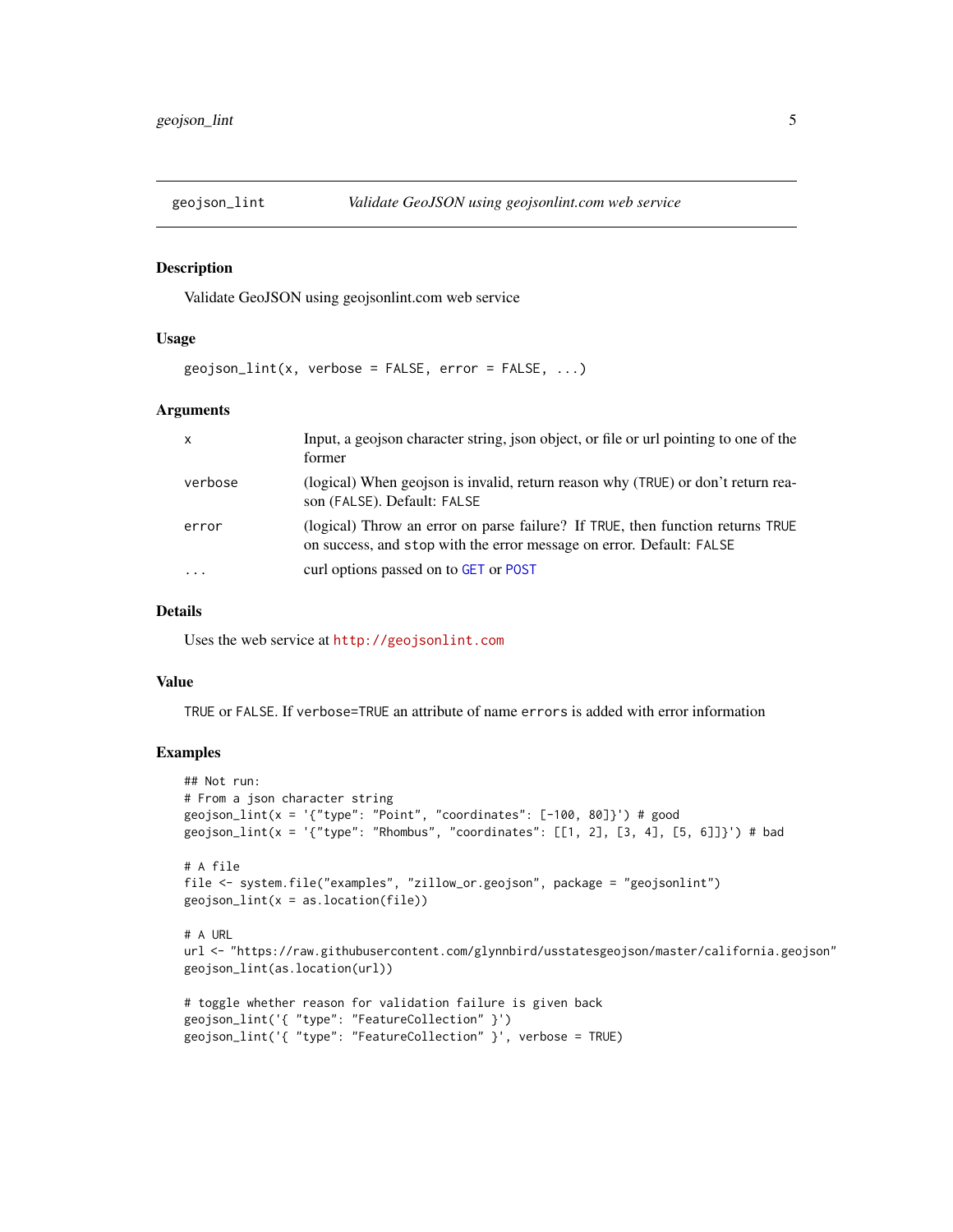```
# toggle whether to stop with error message
geojson_lint('{ "type": "FeatureCollection" }')
geojson_lint('{ "type": "FeatureCollection" }', verbose = TRUE)
if (interactive()) {
 geojson_lint('{ "type": "FeatureCollection" }', error = TRUE)
}
## End(Not run)
```
<span id="page-5-1"></span>geojson\_validate *Validate GeoJSON using is-my-json-valid Javascript library*

# Description

Validate GeoJSON using is-my-json-valid Javascript library

#### Usage

```
geojson_validate(x, verbose = FALSE, error = FALSE, greedy = FALSE)
```
### Arguments

| $\mathsf{x}$ | Input, a geojson character string, json object, or file or url pointing to one of the<br>former                                                        |
|--------------|--------------------------------------------------------------------------------------------------------------------------------------------------------|
| verbose      | (logical) When geojson is invalid, return reason why (TRUE) or don't return rea-<br>son (FALSE). Default: FALSE                                        |
| error        | (logical) Throw an error on parse failure? If TRUE, then function returns NULL<br>on success, and stop with the error message on error. Default: FALSE |
| greedy       | (logical) Continue after the first error? TRUE or FALSE. Default: FALSE                                                                                |

#### Details

Sometimes you may get a response that your input GeoJSON is invalid, but get a somewhat unhelpful error message, e.g., no (or more than one) schemas match See [https://github.](https://github.com/ropenscilabs/geojsonlint/issues/7#issuecomment-219881961) [com/ropenscilabs/geojsonlint/issues/7#issuecomment-219881961](https://github.com/ropenscilabs/geojsonlint/issues/7#issuecomment-219881961). We'll hopefully soon get this sorted out so you'll get a meaningful error message. However, this method is faster than the other two methods in this package, so there is that.

# Value

TRUE or FALSE. If verbose=TRUE an attribute of name errors is added with error information

# References

<https://www.npmjs.com/package/is-my-json-valid>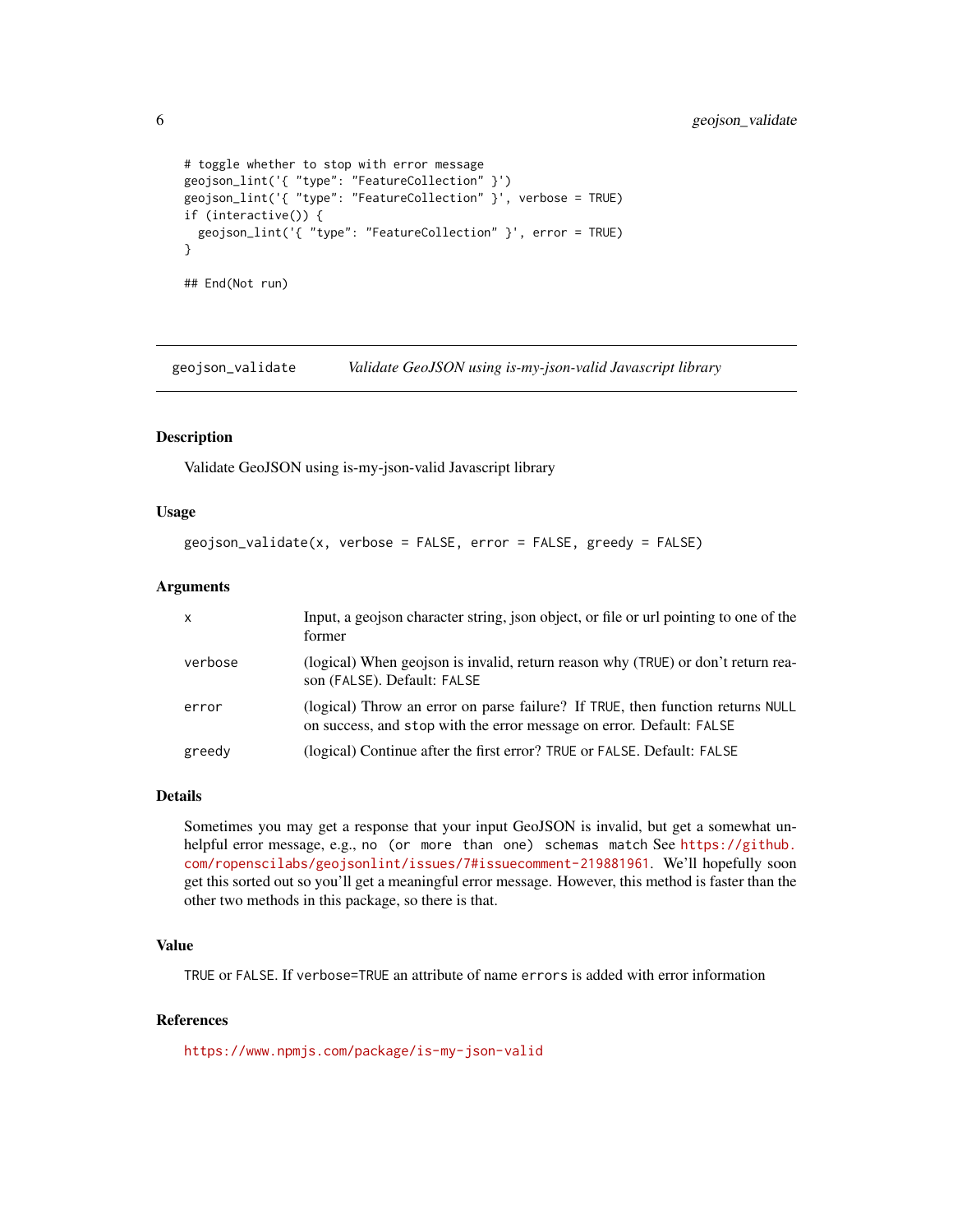#### <span id="page-6-0"></span> $g_j$ \_write  $\sim$  7

### Examples

```
# From a json character string
geojson_validate(x = '{"type": "Point", "coordinates": [-100, 80]}') # good
geojson_validate(x = '{"type": "Rhombus", "coordinates": [[1, 2], [3, 4], [5, 6]]}') # bad
# A file
file <- system.file("examples", "zillow_or.geojson", package = "geojsonlint")
geojson_validate(x = as.location(file))
# A URL
url <- "https://raw.githubusercontent.com/glynnbird/usstatesgeojson/master/california.geojson"
geojson_validate(as.location(url))
# toggle whether reason for validation failure is given back
geojson_validate('{ "type": "FeatureCollection" }')
geojson_validate('{ "type": "FeatureCollection" }', verbose = TRUE)
# toggle whether to stop with error message
geojson_validate('{ "type": "FeatureCollection" }')
geojson_validate('{ "type": "FeatureCollection" }', verbose = TRUE)
if (interactive()) {
  geojson_validate('{ "type": "FeatureCollection" }', error = TRUE)
}
```
gj\_write *Write inputs to a geojson file*

# Description

Write inputs to a geojson file

#### Usage

gj\_write(x, file, ...)

#### Arguments

| x                       | input character, json, or geojson |
|-------------------------|-----------------------------------|
| file                    | file path to write to             |
| $\cdot$ $\cdot$ $\cdot$ | Further args                      |

#### Examples

```
gj\_write(x = '{'t'type": "Point", "coordinates": [-100, 80]'}, (file <- tempfile()))
library("jsonlite")
jsonlite::fromJSON(file)
```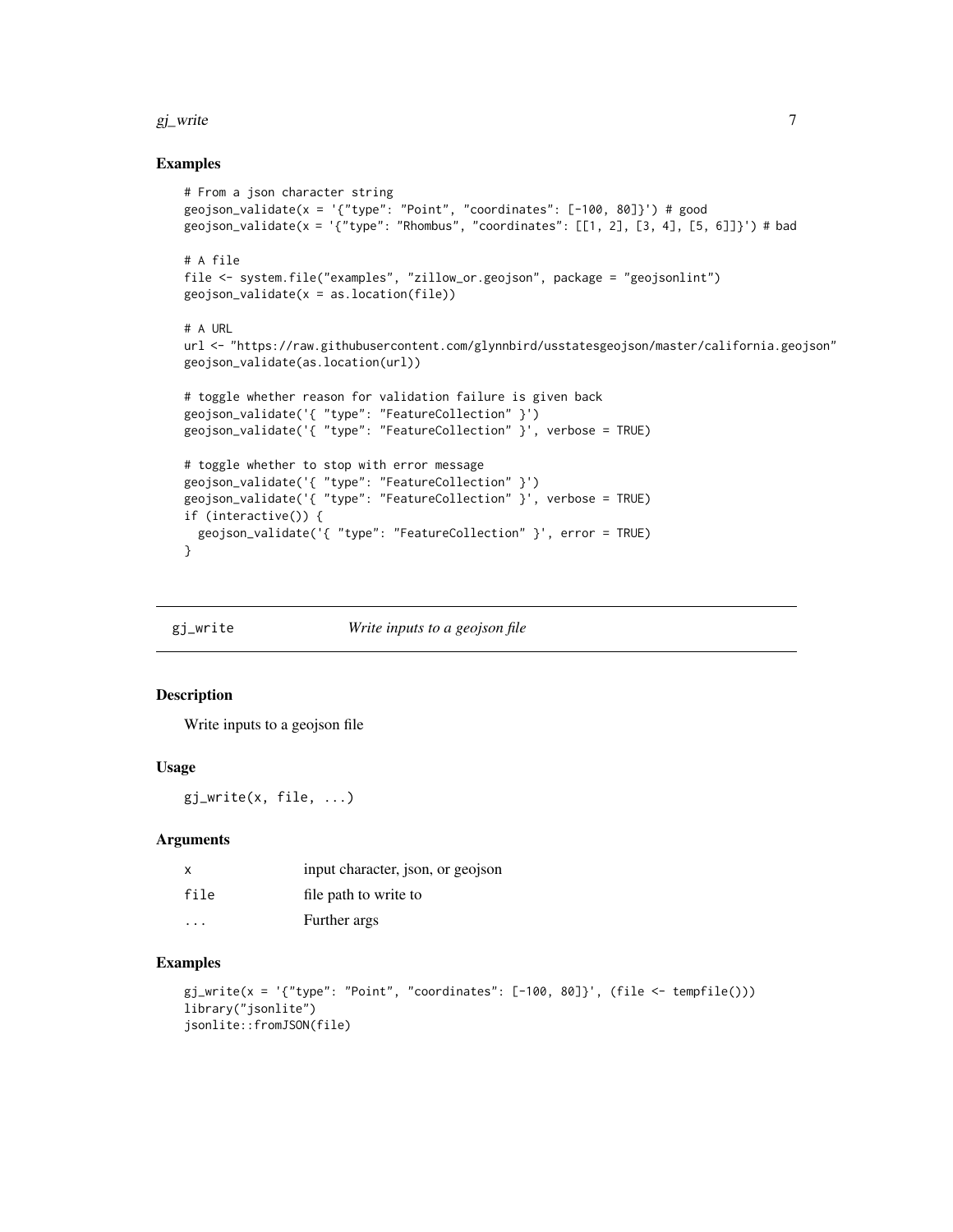<span id="page-7-0"></span>

#### Description

This is the same data set from the ggplot2 library

### Format

A data.frame with 6 components, including "long", "lat", "group", "order", "region", and "subregion" columns specifying polygons for each US state.

us\_cities *This is the same data set from the maps library, named differently*

# Description

This database is of us cities of population greater than about 40,000. Also included are state capitals of any population size.

#### Format

A list with 6 components, namely "name", "country.etc", "pop", "lat", "long", and "capital", containing the city name, the state abbreviation, approximate population (as at January 2006), latitude, longitude and capital status indication (0 for non-capital, 1 for capital, 2 for state capital.